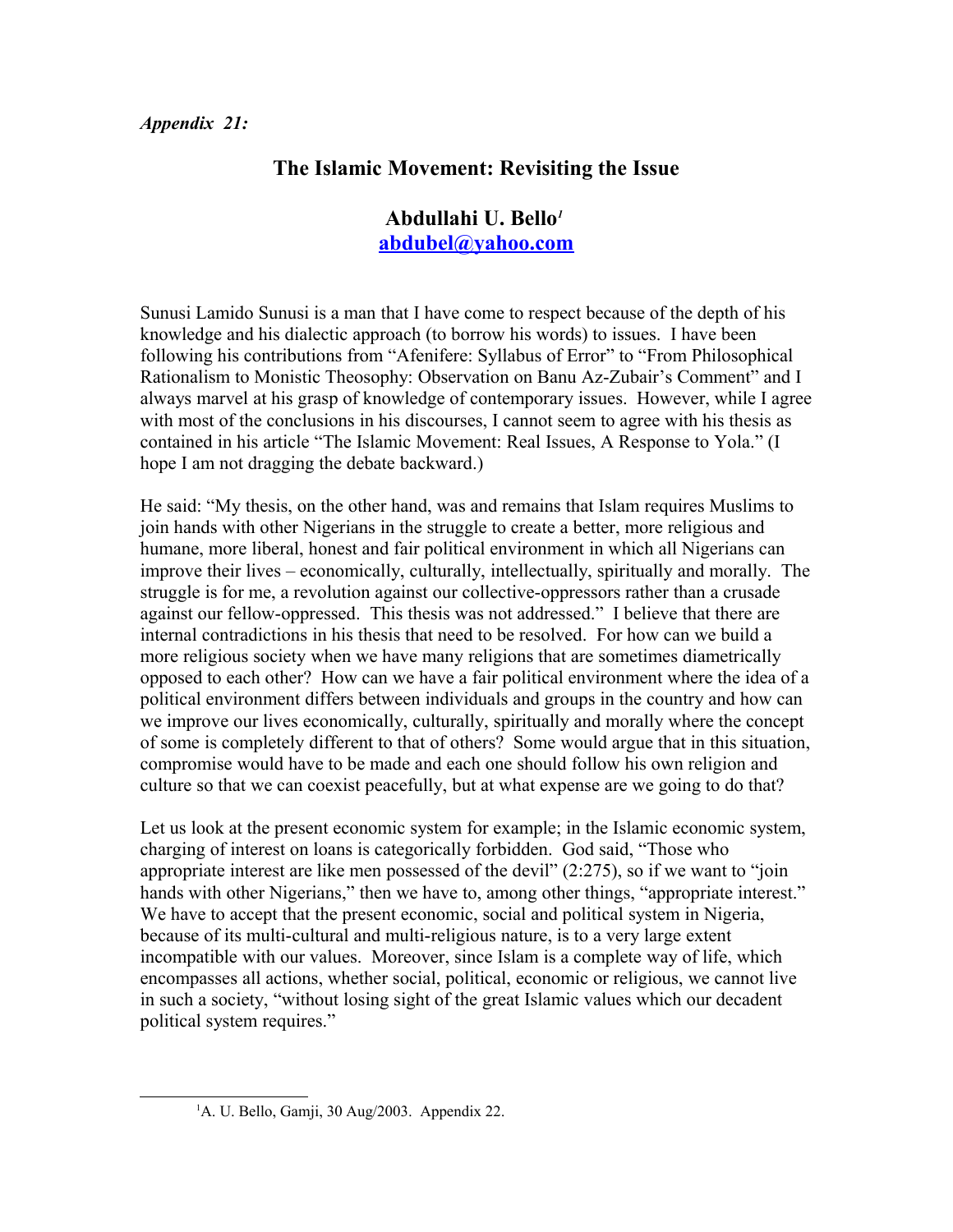For how can we be comfortable with a system that places people, not God, as sovereign powers to decide for themselves what we believe has already been decided by God? Is it not pathetic to accept the present unjust economic system in the name of one Nigeria when there is an alternative economic system that is just? How can we reconcile our belief in the divine law with belief in the supremacy of the constitution? On the other hand, is the present political system the ideal we are looking for, where quantity, not quality, is the determinant of gaining political power? What of our system of education, our culture and ethical values? Are we going to compromise our noble ways because we want to flow with the tide?

We have to address these painful questions now or we have to accept the consequences later (in the hereafter). Granted that there exists a law of necessity, but for how long are we to hide under this law? At least, if we try and fail, God is a witness to our actions, but it is not an excuse to accept the present imperfections and do nothing to change the situation.

We cannot afford, especially now, to compromise our identity and accept the present arrangement which has its roots in imperialism just because as he reasoned "that there can be no programme for change, for transformation of the life of the Muslim *Ummah* unless it is an integral part of a general programme of national transformation which recognizes that the Muslims are a sub-set of the Nigerian Political Economy."

Especially now, because fortunately the "objective reality" in Nigeria today as appropriately captured in Dr. Tilde's article "Buy the Bridge a Single-Bed" is that "Whatever is their disagreement, Nigerians must accept that the argument of restructuring is very strong and convincing. From the sad events of January 15, to the Civil War, to the Orkar coup, to June 12 and its aftermath, and finally to the present tenure of Obasanjo and its 419 origin, the country's political history is often punctuated with crises arising from mutual distrust. Besides, the periphery has grown too large for the corrupt and inefficient centre to keep intact without deterioration setting in. The Yoruba for example are over twenty-five million. That is a big nation. What sense does it make to deny such a people autonomy of their choice? Why should anyone today in Sokoto, Maiduguri or Makurdi raise a finger against a new Biafra? What moral imperative or interest would compel the North to 'save' the oil rich Niger delta if its people now strongly feel that they will be better off with an autonomy that gives them exclusive control over their oil resources?"

If we look at some countries of the world, we will see that they have a smaller population than Nigeria; look at Malaysia, Australia and South Africa for example. Their population is approximately 22, 19 and 43 million respectively. In term of development these countries are ahead in almost all indices: literacy rate per capita, life expectancy and urbanization. To the argument that the world is moving towards consolidation and synergy is feeble, because the movement is between independent countries having separate identity but consolidating for a common good, like the E.U. and the African Union. They are not consolidating to diffuse their identity, but to strengthen it; not to compromise on their values but to uphold it; and like the late Ahmadu Bello would say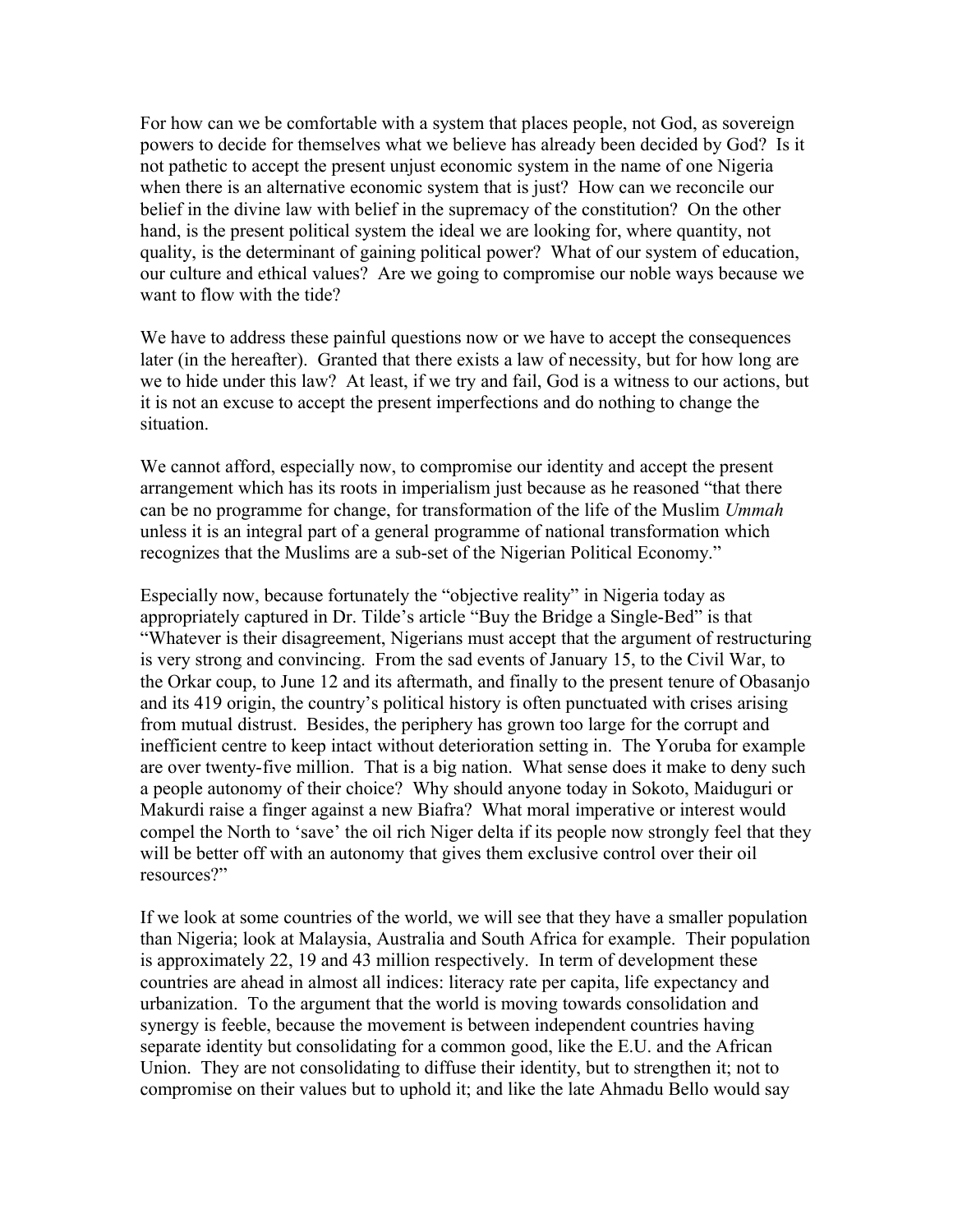"not to forget their differences but to understand it in order to forge an alliance for mutual benefit."

The reality now is that some states in the North that have predominant Muslim population can unite and form a complete Islamic state under a restructured Nigeria. Needless to say, a model Islamic state is built upon a spiritual base in which the citizens are first called upon to recognize the existence of God the Almighty, to worship Him and obey His commandments. By obeying God, they will discipline themselves, cleanse their soul, and nourish their heart as well as their mind with the sublime principles of magnanimity, contentment, brotherhood, love, charity, and piety. Such progression is the foundation of Islam, in it the spiritual order constitute the groundwork of the system of education, of personal and social morality. This reality has fortunately, I hope, lay to rest some aspects of the debates on Islamic Movement, since "non Muslim in contemporary Islamic State" is no more a fundamental issue, neither is the assertion that there are tens of millions of non-Muslims and that we have cultural, religious and economic diversity.

The debate now should be centered on developing an Islamic Political Economy that is based on a different epistemological premise from the capitalist and socialist thought; such political economy should have the force of reason that would enable it to permeate the world, thereby making it universally acceptable. It is now left for our scholars, and this is a challenge to Sunusi and co. to develop this model, define its precincts, experiment with it in a smaller context (like in the northern states mentioned above) and perfect it and finally export it. This I believe is what we should be concerned with for now, not to assume that the Islamic system is archaic, impracticable and unfeasible in the present situation. Let us not forget that unlike Mecca when the prophet (S.A.W.) started his mission, Nigeria at least had a large percentage of its citizens being Muslims. However, with the help of the Almighty God, the force of reason, moral uprightness, leading by example, the prophet (S.A.W.) was able to spread Islam, which conquered the whole of Arabia and beyond. Let it not be mistaken that I want to compare the prophet with any one of us; what I am only saying is that we can use his methods to achieve what we want to achieve.

In developing an Islamic Political Economy, we would have to look at the socioeconomic principles of Islam. In the social sphere, the underlining principles are that since human beings are dependent on each other they should care for others and that there should be consultation among themselves in all matters of common concern. This principle of consultation will ensure that allocation of offices and dispensation of justice is done in a manner that would be beneficial to the whole society. It will also ensure that people are engaged in socially obligatory duties, which should be complemented by the state to ensure that bridges between self-interest and public interest, that are so vital for peace and prosperity in human society, are built.

Islamic worldview as relates to Islamic economic system rest entirely upon genuine fraternity deriving from unswerving *Iman* in God. This is a conviction, which makes the recognition of God tantamount to giving to the poor and the deprived that which they need by way of nourishment, clothing, shelter, medicine, education and upbringing,